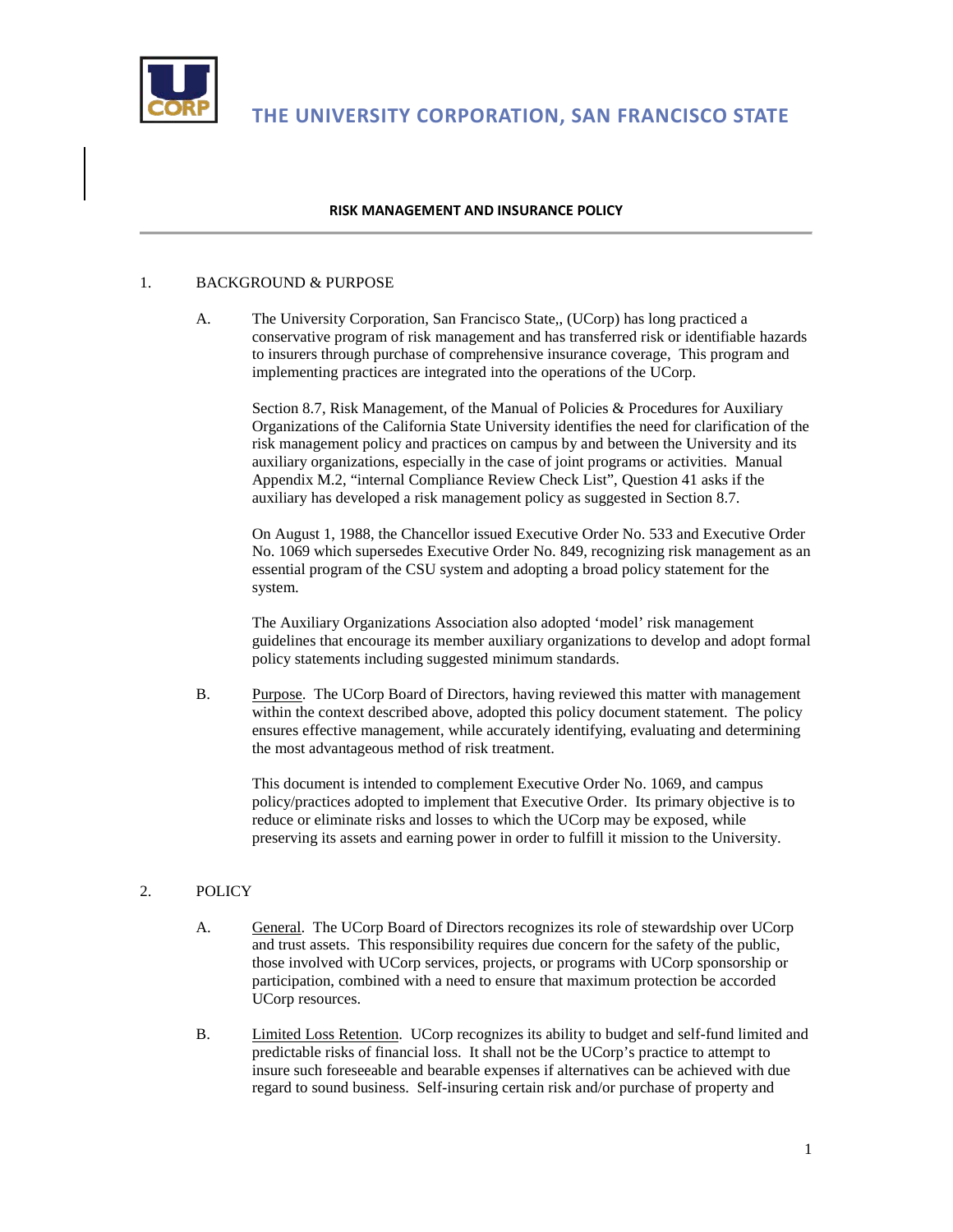casualty insurance with appropriate deductibles shall be determined by the Executive Director, with due recognition of insurance market conditions.

- C. Insurance Acquisition. UCorp is not obliged by operation of any statutes or regulation to award contracts for insurance to any insurance underwriter, broker, agent, risk retention group or other similar group or organization. The UCorp will continue to purchase insurance from insurers that are financially sound, with proven administrative ratings. Premium costs are an essential element of evaluating any proposal.
- D. Cooperative Programs. UCorp will remain alert to opportunities for cooperative action with other entities that promote mutual benefit in treatment of risks that may require special consideration. Any such cooperative activity shall be evaluated by the COO and an appropriate report submitted to the Board of Directors for consideration.

## 3. POLICY IMPLEMENTATION

A. Management of Risks. The management of risks of loss to UCorp under the above policy will be the responsibility of the Executive Director or designee. It is the Executive Director's duty to identify risks, and determine the means of eliminating, abating, transferring, or retaining these risks after consultation with appropriate staff, counsel and University personnel.

When UCorp cannot eliminate or economically retain a risk of loss, it shall be transferred by purchase of insurance when available. The form and sufficiency of various policy limits for protection of the UCorp shall be determined by the Executive Director or designee.

B. Management Standards/Guidelines. The Executive Director is authorized to implement a comprehensive risk management and insurance program consistent with this policy statement. Written program guidelines may include criteria to identify hazards and risks for analysis:

Quantification of activities, services and support in which the UCorp is involved

Minimum insurance coverage and limits by type of authorized activities

Activity relationships in which there is/may be shared responsibility and liability with respect to contracts, employment, occupancy of premises or oversight of facilities, programs or services between UCorp and the University or other entity

The exclusion of risks or activities that UCorp is clearly unwilling to undertake, under any and all conditions, including those that may be prohibited or pose such a high degree of risk as to jeopardize the feasibility of the activity, or constitute a threat to the corporation

The guidelines shall also formalize UCorp's Risk Management and Property/Casualty Insurance Coverage Program by integrating the following program elements into the organization's operations:

- Reviewing the scope of coverage and the limits of insurance policies in relation to activities and liability exposure
- Evaluating the ability to partially or entirely self-fund risk
- Monitoring insurance coverage and claims